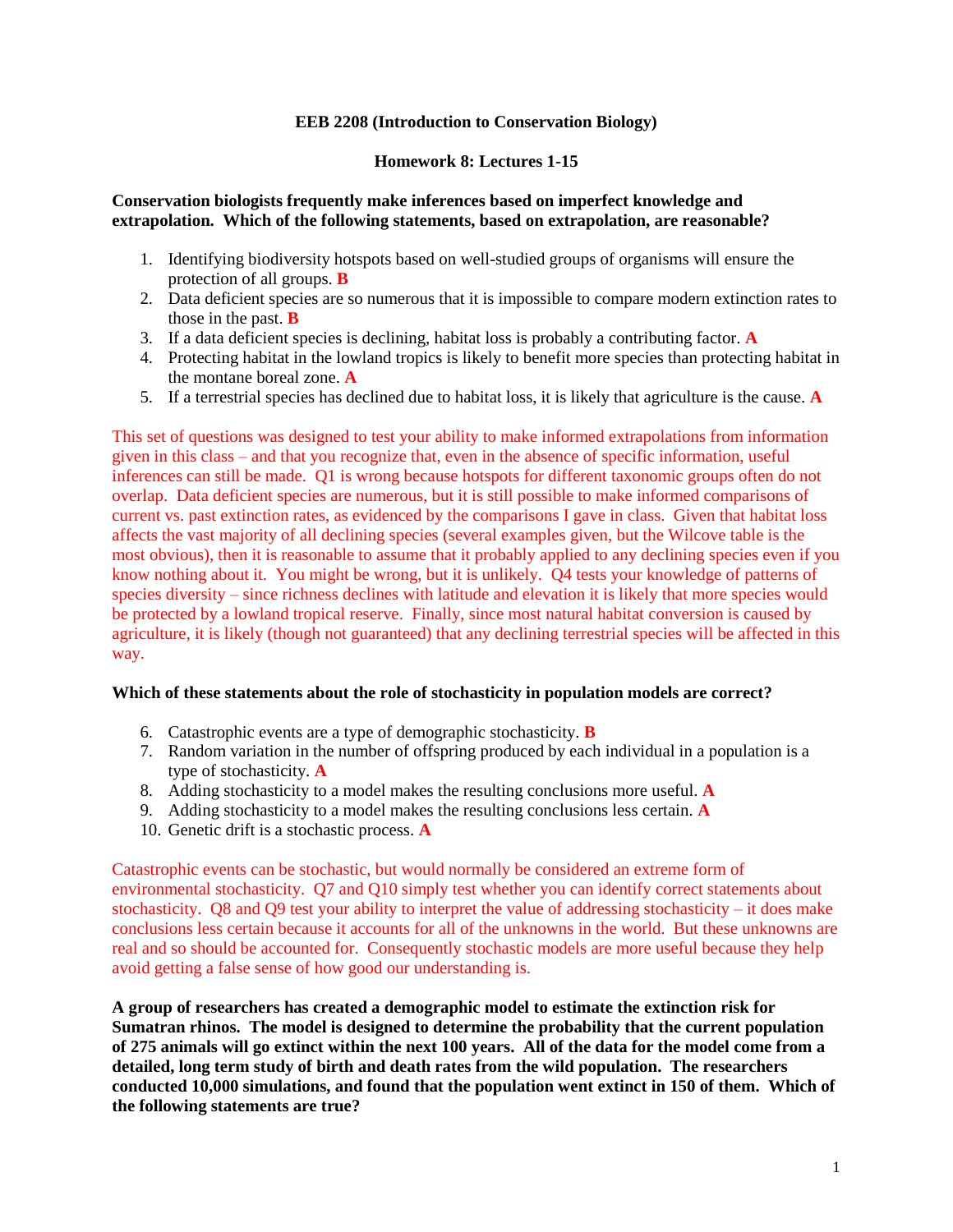- 11. The model is deterministic. **B**
- 12. The model includes uncertainty in the population's trajectory. **A**
- 13. According to the model, the population has at least a 90% chance of persisting for 100 years. **A**
- 14. According to the model, environmental stochasticity is a major threat to the persistence of this population. **B**
- 15. The species is completely safe from extinction. **B**

Q11 has to be wrong because different simulations produced different results (i.e., some, but not all, resulted in extinctions). Q12 is correct for the same reason. Q13 tests whether you understand how to estimate extinction risk using a simulation model. Q14 is wrong because there is no information about the importance of different types of stochasticity. Q15 is wrong because some simulations (albeit very few) result in extinction – hence there is a very low chance of extinction, but the population is not completely safe.

# **Which of these conservation actions would be considered representative of the declining population paradigm?**

- 16. Translocating northern quolls to an island where they will be safe from invasive species that threaten them. **B**
- 17. Reducing the spread of invasive species. **A**
- 18. Developing a land protection strategy that helps to keep common species common. **A**
- 19. Captive breeding for the critically endangered California condor population. **B**
- 20. Implementing sustainable harvest management for waterfowl. **A**

This set of questions tests whether you understand the main conceptual difference between the two paradigms put forward in Caughley's classic paper. These specific conservation actions are not things that I have talked about in detail in class (though I did mention the quoll example in the invasive species chapter). But, if you understand the difference between Caughley's two paradigms, then you should recognize that very interventionist conservation actions focused on the last individuals of a rare species relate to the small population paradigm (so Q16 and Q19 are wrong), while those focused on maintaining populations of multiple species over broad areas before they get to be very small relate to the declining population paradigm (so the others are correct).

# **Why is it difficult to use observational field studies to determine the MVP for a species?**

- 21. Because it is impossible to estimate the amount of environmental stochasticity. **B**
- 22. Because it typically takes a long time. **A**
- 23. Because estimating MVP requires that you track multiple populations. **A**
- 24. Because the data are difficult, or impossible, to gather. **A**
- 25. Because many people view it as unethical to let a population decline without doing something. **A**

This set of questions relates to the bighorn sheep example, which is one of the very rare cases where there are long data sets for multiple populations (so Q22-24 are all correct). Q21 is wrong because it is not impossible to estimate environmental stochasticity – it usually requires a long time series of data though. Q25 also relates to the need for large data sets, but addresses a consequence of this – when species are rare/declining, conservation decisions often need to be made in the short term to ensure that a species does not go extinct. Thus, even if you could conduct a long-term field study, it is often not practical/appropriate to do so. Note that I purposely did not define MVP because I wanted to test whether you knew what it means.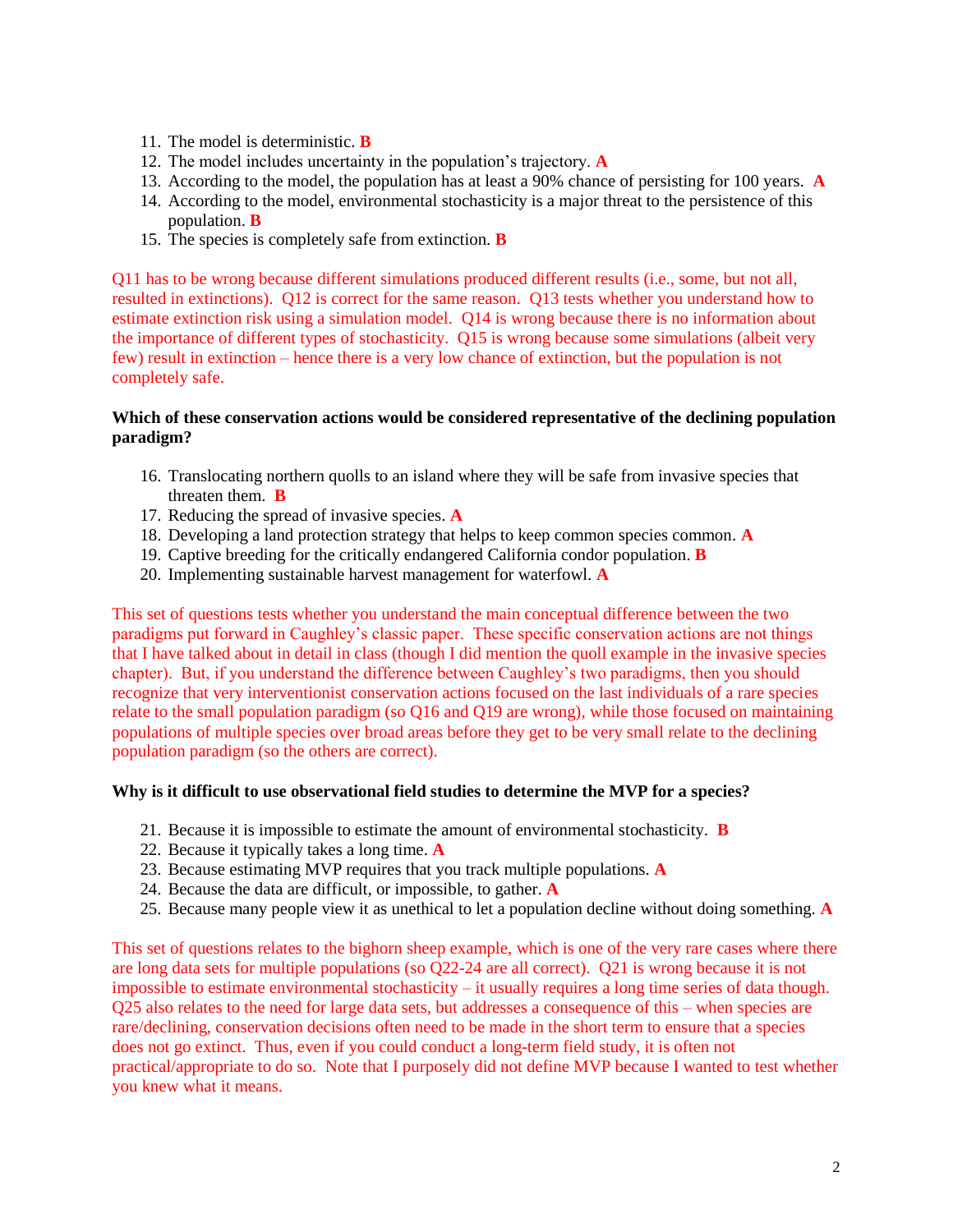### **Which statements correctly connect the named species to a cause of their endangerment?**

- 26. The Puritan tiger beetle is a narrow range species at risk of catastrophe. **A**
- 27. The rainbow trout is at risk from hybridization. **A**
- 28. The large blue butterfly is at risk from co-extinction. **A**
- 29. The heath hen is at risk from recent climate change. **B**
- 30. Cone shells are at risk because of their use in biomedical research. **A**

All of these examples were discussed as key examples of important phenomena. I don't expect you to remember every example, but I do expect "A" students to know the bulk of the important ones that I talk about when I introduce an idea, especially when I make a point of referring back to those examples at multiple points during the class (e.g., as I have done for some of these examples).

# **Which of the following statements about the equation,**  $H_{t+1} = (1 - 1/2N_e)H_t$ **, are true? (3 points)**

- 31. N<sup>e</sup> is the number of individuals in the population. **B**
- 32.  $H_t$  is a measure of the amount of genetic variation in the population. **A**
- 33. If you do these calculations,  $H_{t+1}$  will always be smaller than  $H_t$ . **A**
- 34. The equation describes the effect of genetic drift on a population. **A**
- 35. The equation describes changes in genetic diversity in a population. **A**

The first two parts test whether you know what those terms are. Q33 tests whether you understand the main point I was making when describing the equation (i.e., the "big picture" part of that discussion). The last two parts test whether you understand both the general (Q35) and specific (Q34) processes that the equation describes  $-$  i.e., change in genetic diversity that is caused by drift.

# **36. Give two reasons why conservation biologists consider genetic diversity to be important. (2 points)**

Reduced evolutionary potential Inbreeding depression is more likely

# **37. Describe the advantages and disadvantages of using computer simulations to estimate the chance that a population will go extinct under different scenarios? (5 points)**

Various possible responses would be acceptable, but here are a few that would count (1 point for each, up to a max of 5):

Advantages: Can do "experiments" that are impossible in the real world. Can easily compare a wide range of different scenarios. Can replicate many times and quantify uncertainty.

Disadvantages: Need good data to ensure that models produce realistic/informative results. Data collected over long time periods is often necessary to describe environmental variation well. Need to understand biology of organism well enough to design model appropriately.

#### **38. In what ways do the small and declining population paradigms differ? (5 points)**

See notes for Lecture 13. For 5 points I would have expected most of the information given in my notes – i.e., 1 point each for defining the paradigms, and 1 point for each of 3 distinct differences (e.g., development of theory, types of species that the approach focuses on, how good we are at addressing problems, etc.).